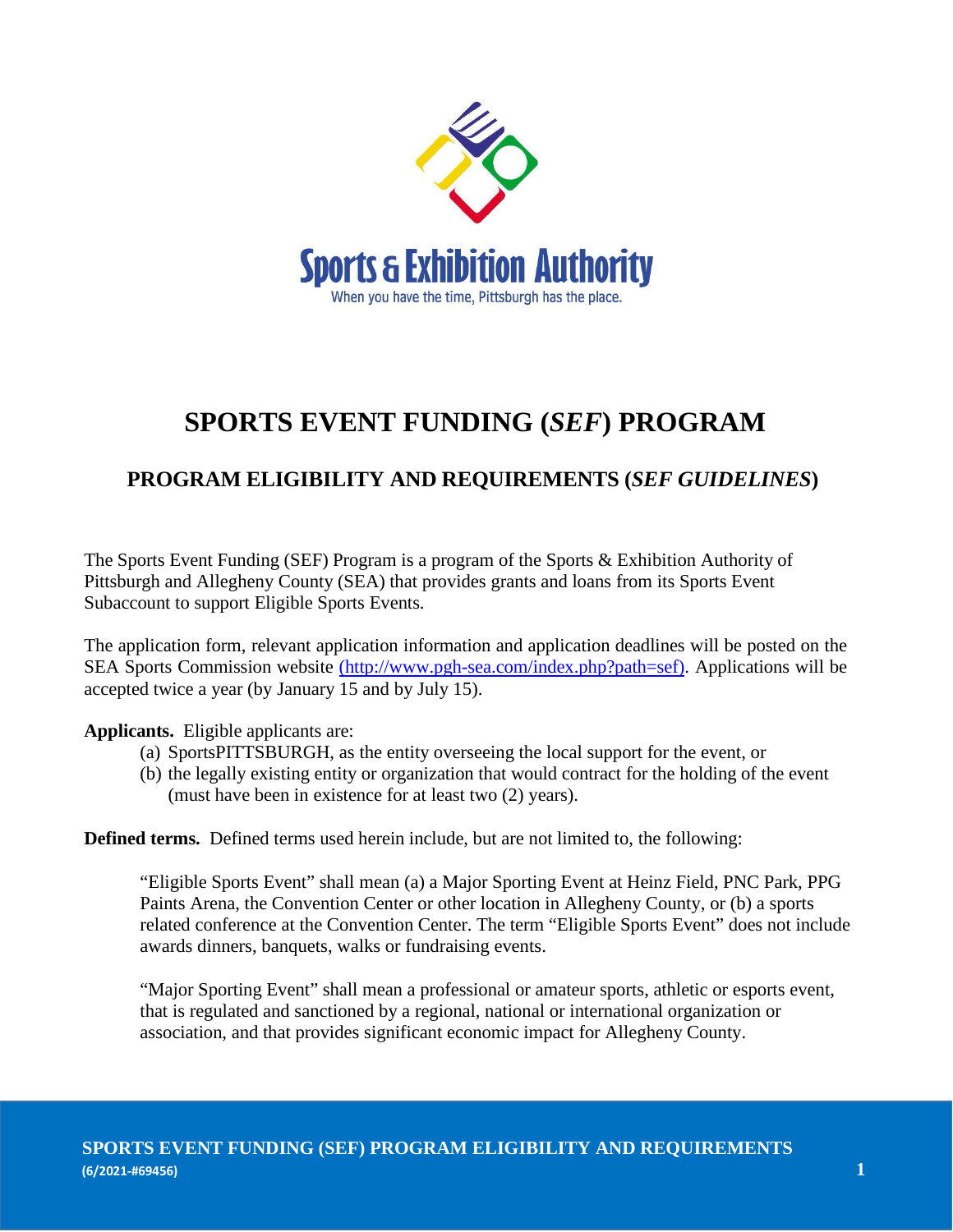"SportsPITTSBURGH" shall mean VisitPITTSBURGH, acting through its sports development department.

"VisitPITTSBURGH" shall mean the Greater Pittsburgh Convention and Visitors Bureau, Inc., d/b/a VisitPITTSBURGH, being the entity that, pursuant to the PA Tourist Promotion Law (73 P.S. 401 et seq.) is recognized by the PA Department of Community and Economic Development as Allegheny County's tourist promotion agency.

**Financial assistance.** The financial assistance may be provided as a grant or a loan, for eligible expenses, in an amount not in excess of \$75,000, for events to occur within two (2) years of the date of application. Disbursements will be made on a reimbursement basis only, after the event has occurred and the final report made and accepted.

*Eligible expenses* include, but are not limited to, payments to vendors, advertising, marketing, venue rental or expense, equipment rental, promotional materials, production costs, and fees and costs for officiants*.*

*Ineligible expenses* include, but are not limited to, travel costs, solicitation efforts, lobbying fees, meals or dining other than on the dates of the event as described in the application, items that are purchased for resale, prizes given to participants, alcoholic beverages, salaries, overhead.

Only costs incurred within the contract period are eligible. Any costs incurred prior to a fully executed funding agreement are ineligible.

**Basic application requirements.** An application must provide the following basic information:

- (a) Applicant/ event holder's name, mailing address, e-mail address, telephone number, contact person, and federal employer identification number,
- (b) A detailed description of the event, including plan for promotion,
- Whether it is a new event or a repeat event. Is it an annual event? (c)
- (d) The date the proposed event will be held,
- The location where the event will be held, (e)
- The event budget, including the amount and source of all funds, and the specific costs to be (f) covered with Sports Event Subaccount funds,
- Detailed information and projections sufficient to enable the SEA Sports Commission and (g) SEA to accurately assess the economic impact of the event, such as the estimated numbers of participants, event staff, and spectators/ attendees, expected total Allegheny County hotel room nights, other local spending, and state and local taxes to be generated. If the applicant/event holder has previously held substantially similar events, the same information with respect to such prior events. Attendance and other participant information shall be broken down by location (Allegheny County/ outside Allegheny County within PA/ outside PA/ outside US),
- Estimated quality and quantity of advertising, media and promotional coverage the event will (h) provide,
- Demonstrated local support for the event, (i)
- (j) If the event has previously been held in Allegheny County, provide a history,
- Evidence of experience and financial stability of the entity holding the event, and (k)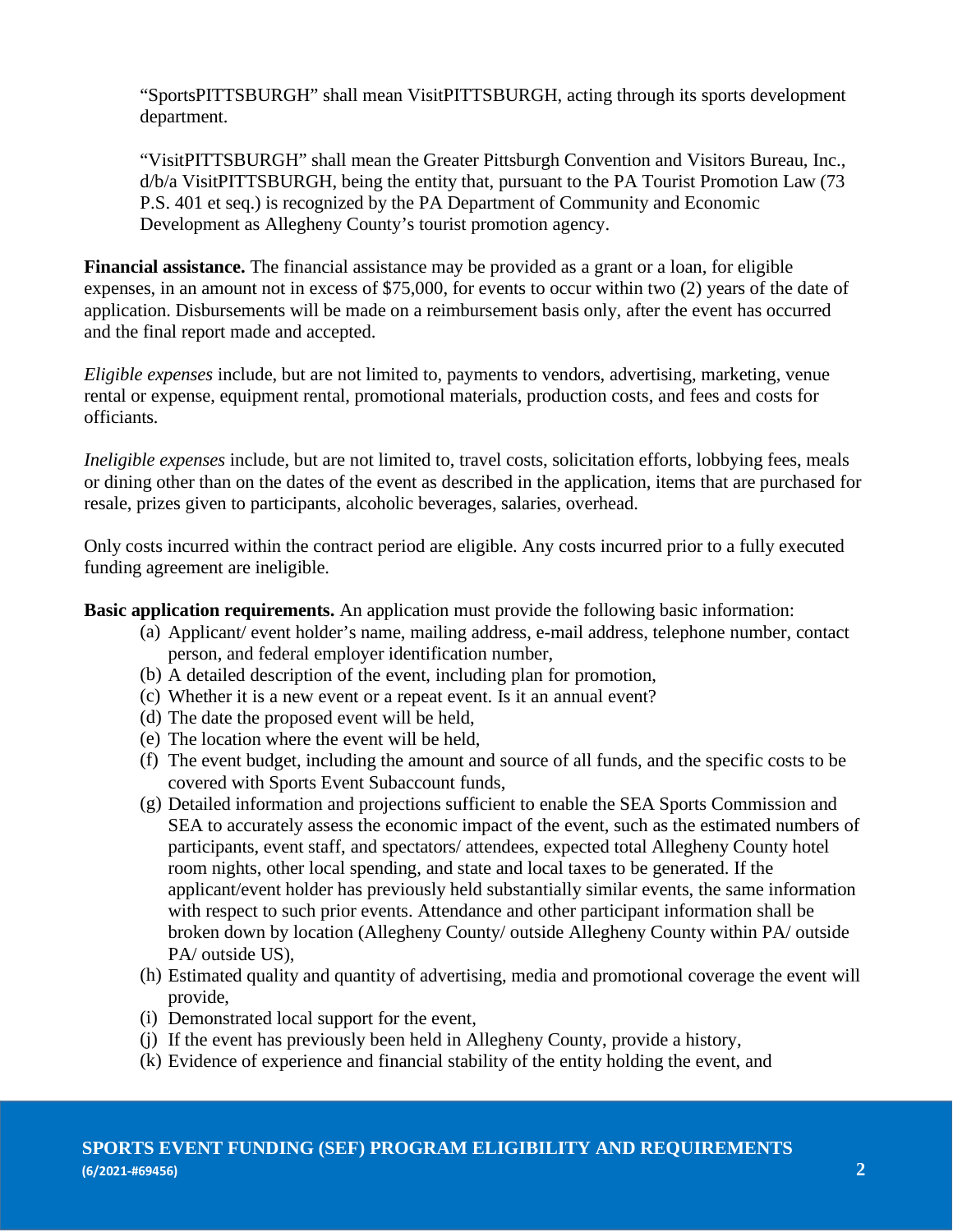(l) Such other items included in the application form or requested by the SEA Sports Commission or the SEA.

The following items could preclude eligibility:

- (a) The event holder's status on delinquencies or defaults on federal, state or local taxes, pending litigation or delinquencies or defaults on any publicly or privately financed loan,
- (b) A felony conviction or other serious crime on behalf of any director or principal in a corporation, or partner in a partnership, or
- (c) Non-compliance of an applicant or event holder with the Conflict of Interest requirements established by the PA Ethics Commission.

**Submission, review and recommendation of applications.** Applications are first reviewed and evaluated by the SEA Sports Commission, a committee of the SEA. The SEA Sports Commission will determine whether or not to recommend an application for funding by the SEA. In making a recommendation to the SEA board, the SEA Sports Commission may include terms or conditions of the recommendation. The SEA board will consider for funding only those applications that have been recommended by the SEA Sports Commission. The SEA board will consider funding only to the extent of unallocated funds on hand its Sports Event Subaccount.

The application review process includes financial, business and public impact evaluations. Applications will be reviewed for eligibility and evaluated on a number of criteria including, but not limited to:

- (a) Economic impact
	- o Impact of the event on the Allegheny County, regional and state economies, with Allegheny County economic impact being favored,
	- o Potential to attract visitors from outside Allegheny County and out-of-state visitors,
	- o Whether the event provides high-value exposure to the region,
- (b) Funding need, leveraged funds ratio
	- o Level of private sector investment leveraged,
	- o The financial need of the event,
- (c) Strategic importance
	- o Whether the event will assist the region in maintaining or growing its competitive position/ reputation in the sports event market,
	- o Whether the event would occur in a hard to fill period in the tourism calendar for the region,
	- o Whether an event will utilize the Convention Center (increased public benefit is attributed to events that utilize the Convention Center),
	- o Whether it is a new event, a new event to the region, or a larger event than previously held,
- (d) Event quality, likelihood of success
	- o Quality of the event,
	- o Event readiness,
	- o Experience and expertise of responsible individuals/parties, and other factors supporting the likelihood of success,
- (e) Diversity, accessibility and sustainability
	- o Diversity, inclusion, equity, accessibility and environmental sustainability initiatives of the event/ event holder,